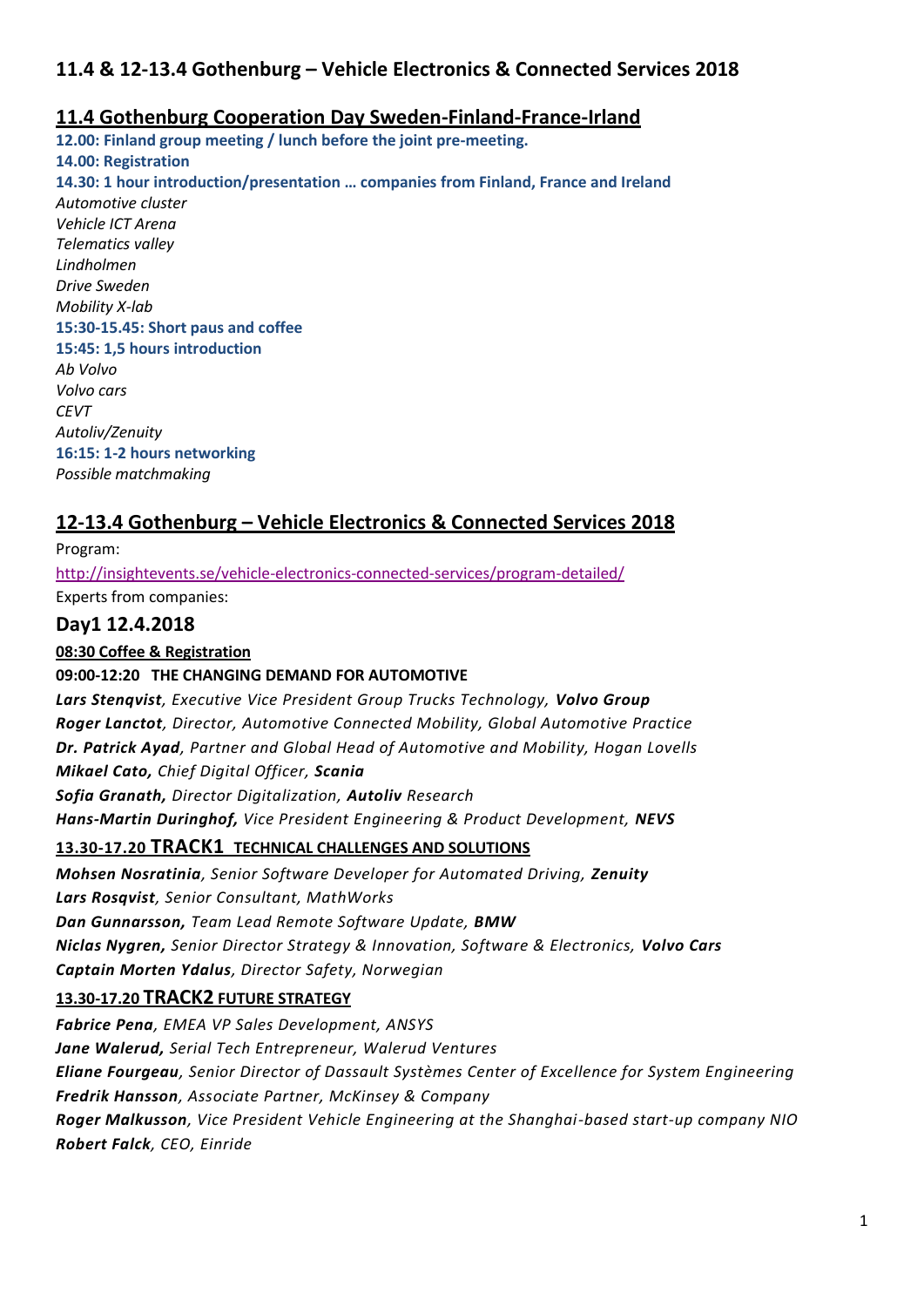# **Day2 13.4.2018**

### **08.30-16.30 TRACK A ELECTRONICS & ARCHITECTURE**

*Martin Nilsson, Technical Leader Model Driven Engineering, Volvo Cars Martin Hiller, Technical Leader Logical Elements and Software Architecture, Volvo Cars Anders Magnusson, Logical EE Architect, Volvo Group Trucks Technology Daniele Garofalo, Global Head of Product Management, RTA Solutions, ETAS Christina Rux, Senior Service Architect, Connected Car, Volvo Cars Anders Alminger, Senior System Architect, Volvo Car Group Anders Kallerdahl, Subject Matter Expert, Automotive Software, KPIT Technologies Peter Jakobsson, Global Head – AUTOSAR & In-Vehicle Networking, KPIT Technologies Kristoffer Syversen, Software & Electronics Coordinator – Software & Electronics, Unit Miroslaw Staron, Professor in Software Engineering, University of Gothenburg*

#### **08.30-16.30 TRACK B AUTONOMOUS VEHICLES & ACTIVE SAFETY**

*Håkan Sivencrona, Safety Program Manager, Zenuity Ireri Ibarra, Functional Safety Assessor, Volvo Cars Cristofer Englund, Research Manager, Project Leader for Open Innovation Lab, RISE Viktoria Helmut Assmayr, Head of Autonomous Driving & Vehicle Controls, AVL Rainer Schantl, Project Manager Connected Toolchain, AVL Dr. Rolf Johansson, Senior Safety Architect, Zenuity Matthias Weber, Functional Safety Manager, NEVS Edith Holland, Lead Engineer – Functional Safety EESE Software & Systems Engineering, Jaguar Land Rover Saimir Baci, Research Engineer, Volvo Group Trucks Technology Fredrik Kahl, Professor, Chalmers University of Technology Selçuk Çavdar, Senior Research Engineer in Vehicle Automation, Volvo Group Peter Nordin, Expert in Artificial Intelligence, Semcon Sweden*

### **08.30-16.30 TRACK C TESTING & VALIDATION**

*Monica Ringvik, CTO, AstaZero Andreas Rasmusson, Senior Engineer Systems Development, Scania CV Mark Schwager,Product Manager, Networks and Distributed Systems, Vector Informatik GmbH Sajed Miremadi, Functional Safety and Virtual Software Testing, Volvo Car Corporation Rodolphe Tchalekian, EMEA Pre-Sales Engineer, ESI Group Emil Knabe, Project Leader – Simulation Scenarios, Volvo Car Corporation Niklas Mellegård, Senior Researcher, RISE Viktoria Salman Hamza, Lead Architect, L&T Technology Services Jens Groot Ph.D., ESS Specialist – Cell Characterisation & Modelling Electromobility Sub-systems, Volvo Group Trucks Technology (GTT) Thomas Gustafsson, Software Architect, Software Quality and Tool Chain, Scania* **08.30-16.30 TRACK D ELECTRIFICATION**  *James Hildebrand, Manager Propulsion & Braking Systems, NEVS Sven Sjöberg, Director High Voltage Systems, CEVT Hanna Bryngelsson, ESS specialist, Volvo Group Trucks Technology Anders Gryte, Business Unit Manager Vehicle, Aros electronics Martin Hellgesson, Business Application Manager Vehicle, Aros electronics Björn Fridholm, Researcher, Volvo Cars*

*Eric Bantegnie, Vice President Systems Business Unit, ANSYS. Eric Bantegnie is Co-Founder, President & CEO of Esterel Technologies, a wholly owned subsidiary of ANSYS, Inc. Eric Bantegnie is also President of the*